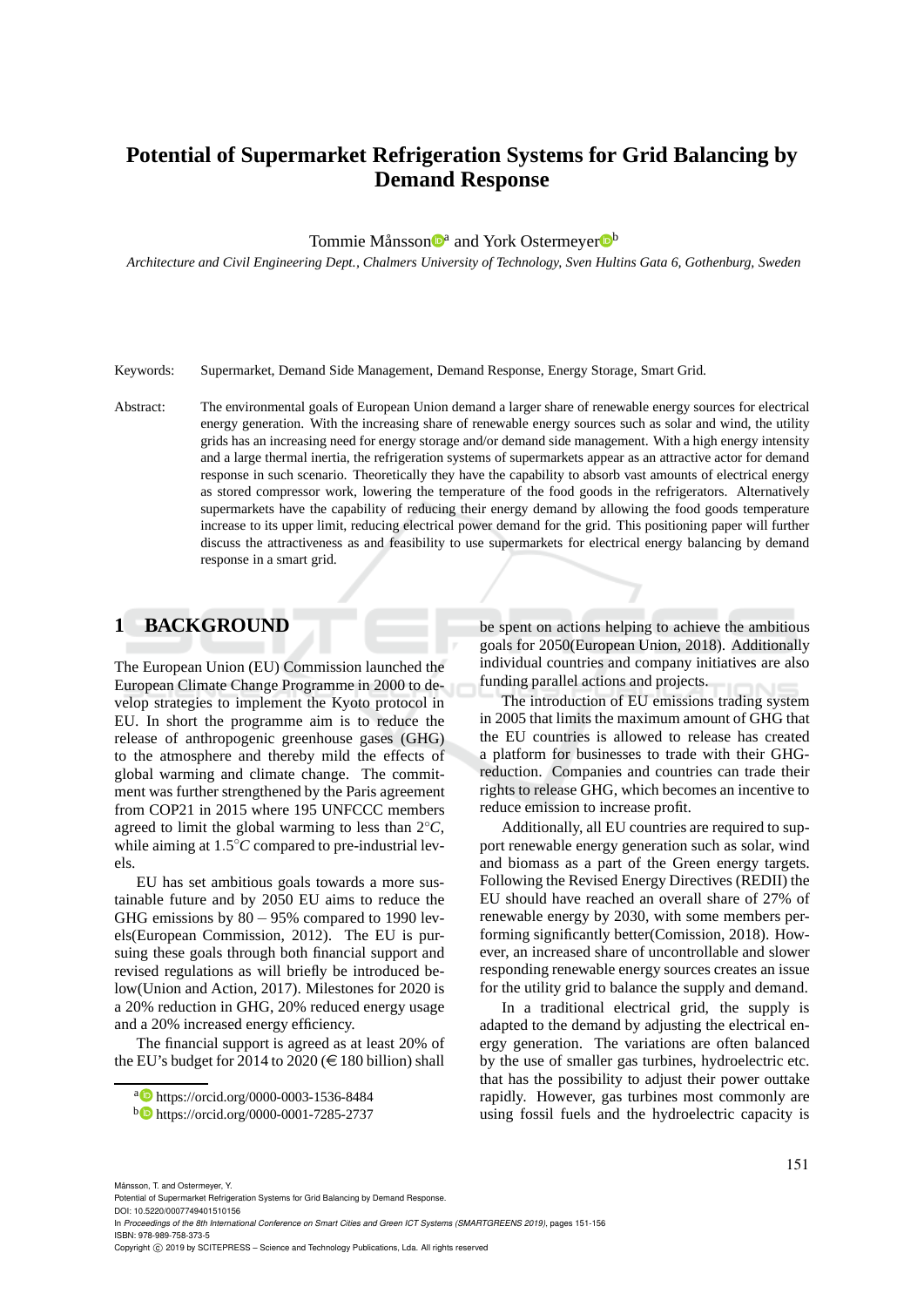geographically limited to regions with a satisfying topology.

Therefore in a national, continental or global scenario where the share renewable energy sources are increased and the use of fossil fuels are to be minimised, these problems of balancing will become more severe. Implementing energy storage in combination with demand side management to adapt the demand to the available supply of energy is therefore needed (Farhangi, 2010).

### **1.1 Needed Energy Storage and Demand Response**

In Germany, the implementation of renewable energy sources has been progressing in accordance with the goals of EU and the need of storage solutions in increasing. In (Sinn, 2017) the author concludes a storage capacity demand of 5,800 *GWh* at 68% share of renewable energy and 16,300 *GWh* with a share of 89% for the German context. In (Zerrahn et al., 2018) the authors instead conclude a 55 *GWh* need at a 68% share, and a 436 *GWh* need at 88% share. Already today and since years back Germany is facing issues with balancing the grid, resulting in negative electrical energy tariff(Deloitte, 2015).

If batteries or pumped hydro is used, it has the capability of storing electrical energy to be released later, but it is costly and also the materials used in batteries has a negative environmental impact(Sandén, 2014).

By introducing demand side response, the needed storage capacity will be lowered accordingly(Balijepalli et al., 2011). Instead of demanding energy when there is a deficit, the energy user will postpone the demand to a more favourable time for the supply side.

(Haider et al., 2016) ,(Costanzo, 2015) , (Gelazanskas and Gamage, 2014) ,(Gelazanskas and Gamage, 2014) and (Baharlouei and Hashemi, 2013) amongst others have discussed the benefits and challenges with demand response. They conclude one challenge to be the communication between a vast amount of appliances to schedule their loads optimally. By identifying large and energy intense systems, the amount of involved units can be reduces and this challenge is thereby reduced.

This is where supermarkets and their refrigeration systems appears as an attractive actor (Månsson and Ostermeyer, 2013)(Funder, 2015)(Pedersen et al., 2014)(Hovgaard et al., 2011).

### **2 POTENTIAL DEMAND RESPONSE BY SUPERMARKETS**

Supermarkets are inherently intense energy users due to all food goods that demands refrigeration (Tassou et al., 2011). The thermal inertia of the refrigeration system is a great benefit as it would allow the supermarket to "charge" by transforming electrical energy into stored compressor work by temperature reduction of the food goods(Månsson, 2016). Additionally the supermarket would be capable of reducing the electrical power demand for refrigeration to nil within seconds if requested by the supply side.

In Germany alone, there are about 38,000 supermarkets with an accumulated energy demand of 10 *TW*h (Funder, 2015), translating to an average of 30 *kW* of electrical power demand per market or 1.14 *GW* nationally. This represents about 2% of Germanys electrical energy demand, which is also a representative number for both Sweden (Arias, 2005) and UK(Tassou et al., 2011). With refrigeration representing approximately 50%(Statens Energimyndighet, 2010) of a supermarkets energy demand it is reasonable to estimate that the average power demand would be correspondingly large. And most certainly the rated power of the accumulated refrigeration systems is significantly larger, which is advantageous when acting as a energy sink for the grid.

TIONS

# **2.1 Available Buffering Power and Energy**

A supermarket refrigeration system could potentially run its refrigeration system at maximum rated capacity at any given time. This action would result in all refrigerated display cabinets decreasing in temperature at maximum rate. Several models for estimation of this rate and the energy demand exists (Smale et al., 2006) but are all dependent on accurate input parameters for the thermal properties of the food and refrigeration system. From the authors experience this rate is in the magnitude of 1◦*C*/*min*. As the temperature of the refrigerated display cabinets in general vary in time with  $\pm 2^{\circ}$ C around the set point temperature, the possible buffering capacity measured in time would be  $0 - 4$  minutes, depending on the individual temperature levels of the cabinets in the supermarket.

Another scenario is to partially increase the compressor work above the needed heat extraction rate for the refrigerated display cabinets. This would result in a slower decrease of temperatures in the cabinets i.e. longer discharge time for the supply side. However,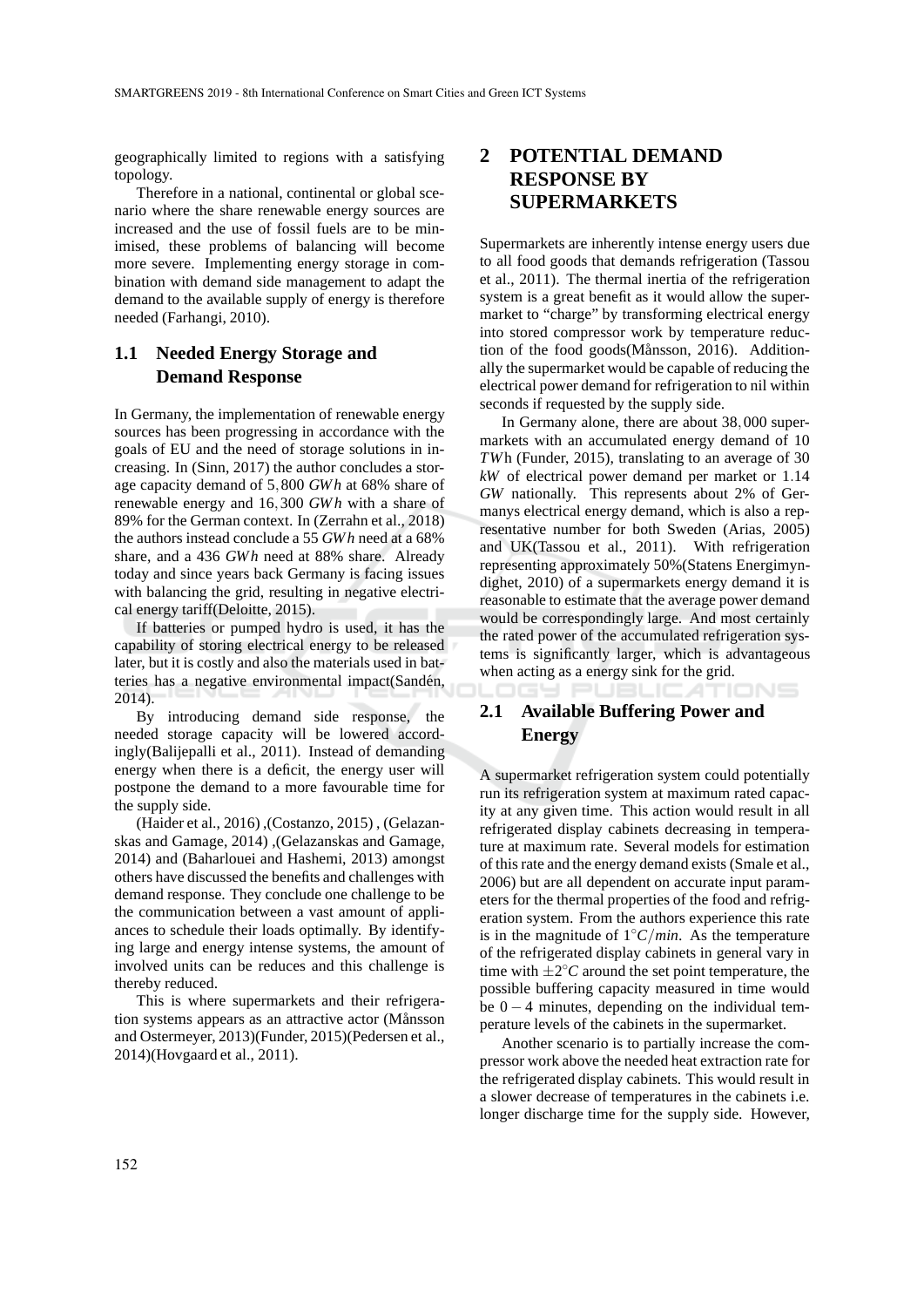the energy buffered by the refrigerated display cabinets is equal for the maximum rate and partial rate scenario. The energy storage capacity is limited to the accepted lower limit temperature and the thermal inertia of the food goods and refrigerated display cabinets.

### **2.2 Available Electrical Demand Reduction**

A supermarket could potentially also turn the compressor completely or partially off, resulting in a temperature increase of the food in the refrigerated display cabinets. The temperature increase rate is however lower than the temperature decrease rate. Following that the cabinets are developed to be energy efficient, the insulation capacity is high. From field observations and laboratory measurements an estimated temperature increase rate between 0.2−0.8 ◦*C* per minute can be expected depending on the cabinet type and quality. For low temperature cabinets a lower rate is likely.

With the same reasoning as above, this gives a potential complete shut off time of  $0 - 20$  minutes depending on the actual individual temperature and quality of the cabinets. In a scenario where the supermarket just has been charged and all cabinets are at their lower limit temperature and they are of highly energy efficient type, the upper figure of 40 min is true. This figure is however also influenced by the customer behaviours, i.e. if the doors are frequently opened or not.

If instead of completely turning the compressors off the supermarket keeps them at a reduced power, the supermarket should be able to run at reduced capacity for significantly longer times.

#### **2.3 Example Store from Germany**

To exemplify the potential, we present data from a 1,300 *m* 2 supermarket built in 2011 just outside Hannover in Germany. The refrigeration system serves a total of 22 doored freezers, 15 chest type freezers and 62 doored medium temperature cabinets as well as 12 meter of refrigerated deli desk. The rated electrical power for this system is approximately 50 *kW*.

In Figure 1 the electrical power demand by the refrigeration system is shown. Here it can be seen that the system uses on average about 25 *kW* over the week. Only at a few times a week the demand is above 30 *kW* and it never goes below 20 *kW* on the 15 min averaged data that is shown. The fluctuations in the low temperature compressors that causes the daily peaks is a consequence of synchronised defrost schedules for the low temperature refrigerated display cabinets.



Figure 1: Stacked line graph showing one week of the 15 minute average electrical power demand by the 1,300 *m* 2 supermarket used in this example.

For medium temperature refrigerated display cabinets in the store, the setpoint temperature range is  $6 \pm 2$ °*C* allowing for 4°*C* variation of temperature. For low temperature cabinets the set point is −20◦*C* with the same allowed variations.

To estimate the storage potential, the temperature decrease and increase rate must be known. The authors therefore performed a test on the medium temperature cabinets of the store to find the maximum temperature decrease rate. And a representative temperature increase rate for 23◦*C* ambient conditions, which is slightly higher than the actual store temperature, making the results conservative. The results from the experiment is presented bellow in Figure 2.



Figure 2: Temperature development in a refrigerated display cabinet during maximum cooling followed by no active cooling. Results are from a pilot experiment by the authors.

In Figure 2 it can be seen that the temperature decrease from 7.7 to 6.3°C occurs during approximately 100 seconds. Resulting in an temperature decrease rate of 0.84◦*C*/*min*. In analogy with the decrease rate the increase rate was calculated to be 0.24◦*C*/*min*.

#### **2.3.1 Absorbing or Postponing Energy**

From Figure 1 we see that the electrical power demand at any given time is within the range of  $20-30$ *kW*. Meaning that the remaining power to reach the maximum power of 50  $kW$  is 20 – 30  $kW$  too. With a temperature decrease rate of 0.84◦*C*/*min*, the market would be able to absorb energy for a maximum of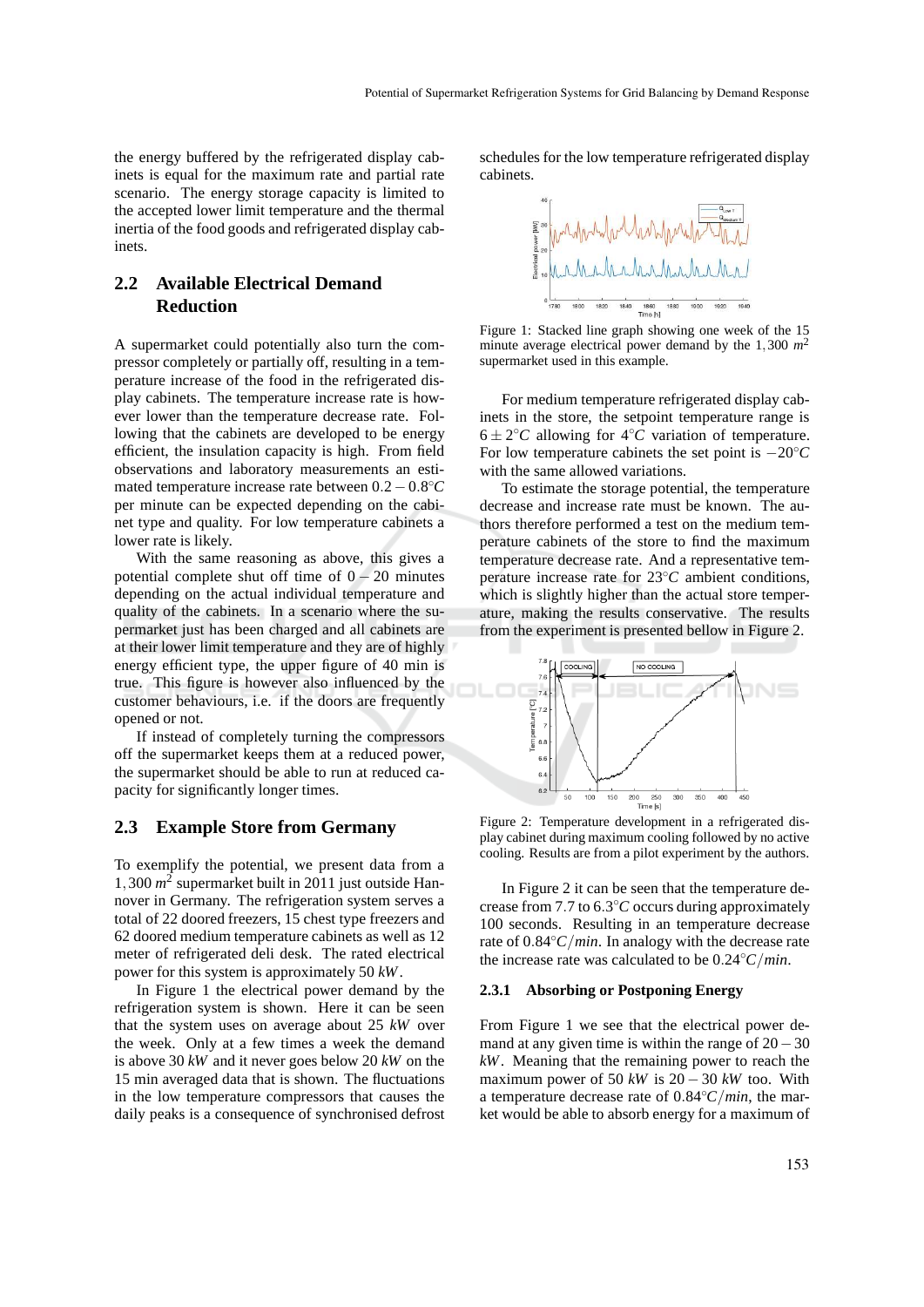4.76 minutes resulting in 1.59 − 2.58 *kWh* of excess energy stored.

If assuming that all components of the refrigeration system is at their respective lower temperature limit and that all cabinets have the same temperature increase rate we can calculate the maximum postponed energy use. From the experiment presented the authors concluded a temperature increase rate of  $0.24\degree C/min$ , meaning that it would take 16.7 minutes to increase the temperature by 4◦*C*. During this time the supermarket would under normal conditions  $(20 - 30 \text{ kW})$  have used  $5.3 - 8 \text{ kWh}$ , which is the amount of energy that was shifted.

With the large number of refrigerated display cabinets it can be assumed that the distribution of their individual temperature is evenly spread within the upper and lower limits. This implies that a complete shutdown of the refrigeration system is only possible if the refrigeration system actively has cooled down all cabinets before the shutdown. Otherwise the warmer cabinets will exceed the upper temperature limitation and the food must be discarded. Running the system on partial load, serving only the warmer cabinets is however a more realistic scenario.

### **3 DISCUSSION**

As shown in the example above and by the previous argumentation, supermarket refrigeration systems could potentially be utilised for demand response in the electrical grid. In the example the quantities of stored energy is rather low while the available electrical power is high and almost instantly accessible, making the supermarkets attractive as a short time energy buffer for the grid. One missing part to realise this today lay in the communication between the supermarkets and the electrical grid, both for the business agreements and digital signals to allow the grid to use the capacity.

In today's supermarkets the main objective of the control systems is to keep the food temperatures within the temperature limits and to make the heat extraction demand even for the compressors to be able run at an energy efficient level. Some system actively plans the cooling cycles to avoid peak power events to occur when the electrical tariff is high. Meaning that the refrigeration system today already uses the thermal inertia of the food goods, but for a different purpose then demand response. But due to the low accuracy of the control system the safety margins must be high to ensure the food safety. Meaning that the full range in allowed temperature variation is almost never used but rather limited to a few degrees.

When designing a supermarket refrigeration system they are made to be redundant to ensure that heat extraction demand never is larger than the installed capacity. This has led to that the supermarkets has significant amounts of spare cooling power capacity, which most certainly would benefit the electrical grid to have as buffering capacity.

Following that the four largest supermarket companies Aldi, Netto, Lidl and REWE represents 14 640 (Statista, 2013) of these stores, the sector becomes easily addressable. Meaning that if the companies find incentives to implement demand response, the accumulated effects would be very large.

With low profit margins  $(2 - 3\%)$ (Arias, 2005), the supermarkets are prone to adapt cost reducing actions in their markets(Retail Forum for Sustainability, 2009). Potentially being offered by the electrical grid companies to sell buffering capacities or benefit of reduced energy prices might be an attractive incentive. With the trade of Carbon-emission rights the supermarkets could claim to have lowered the GHG emissions and therefore sell parts of its emission rights. Creating a second revenue stream for the supermarket companies.

From a technology implementation perspective, the larger organisations are often using standardised solutions which would mean that the demand response technology that is necessary would have fewer variations. Adapting the technology of one system that is used for thousands of similar stores makes it more attractive for developers to find a business case.

The businesses case is however rather complex and must involve benefits for two actors, both the supermarket and the energy producer. Fiscal and economical incentives for increased energy efficiency and lower climate impact for the energy producers are obvious. But these benefits must also be transferred to the supermarkets to motivate the initial investment in systems allowing for the demand response to be implemented.

An interesting aspect is that the driving force that makes supermarkets attractive for demand response is their high energy intensity. Meaning that any energy efficiency measures that lowers the energy demand for refrigeration will negatively affect its capacity as a resource for demand response. Yet it will lower the local energy demand and thereby the energy bill. Therefore, finding a balance between the incentives here is crucial.

Another aspect of the utilisation of the refrigeration system for demand response is the fact that the thermal mass is highly valuable food. The accumulated monetary value of the stored food in the cabinets is monumental. This demands that the implemented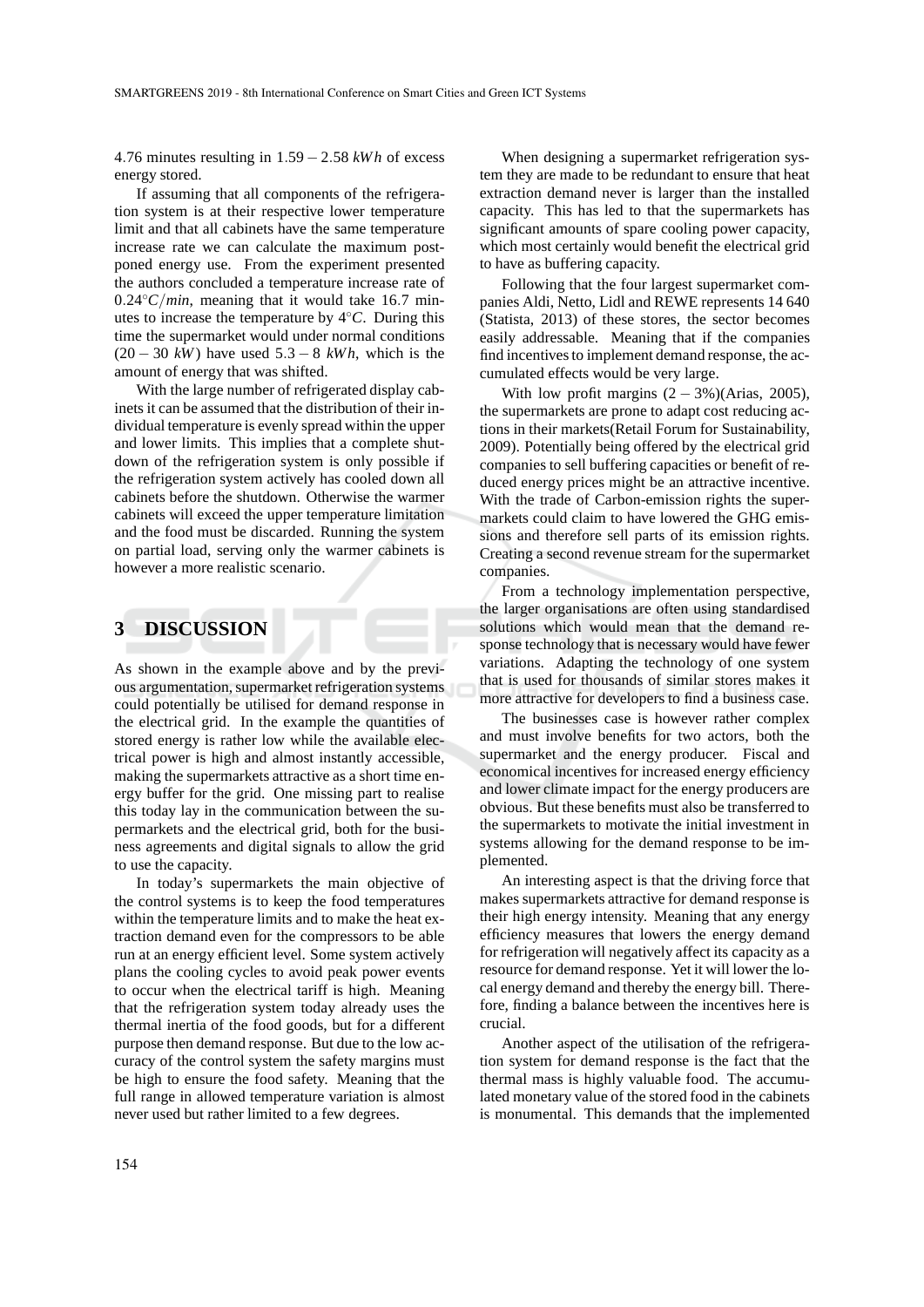technologies are safe against failures and the highest priority must always be the food safety.

Depending on the business model of the supermarket companies and the incentives provided by the electrical grid, the installation of additional cold thermal storage for the refrigeration system might be beneficial(Ochieng et al., 2014). As presented earlier the duration for which the refrigeration system can be turned off or ran at maximum capacity is limited to the thermal inertia of the food. If installing additional thermal energy storage units, the duration and stored energy could be increased. Additionally depending on on chosen technical solution for thermal energy storage, this would also allow for complete shutdown by allowing the valuable food goods to cool directly from the thermal energy storage instead of increasing its temperature. The optimal sizing of such a storage depends on the energy demand by the supermarket and the business agreements with the utility grid. However, the storage is one directional as the stored compressor work cannot be converted back to electricity. Meaning that there must be a balance between the supermarkets heat extraction and the stored electrical energy over the chosen storage period which could be stretching from minutes to seasons.

## **4 CONCLUSION**

With the above presented arguments and discussion we conclude that utilising supermarket refrigeration systems as a part of the grid balancing mechanism is feasible. The technology is there and the incentives could be created via the right business model. In theory almost any centralised refrigeration control system would be capable of providing this buffering capacity to the grid, the main barrier is the business models and control system accuracy and communication.

#### **ACKNOWLEDGEMENTS**

The authors would like to thank the main funding body, Climate-KIC, providing not just the necessary funds but an invaluable network and inspirational community.

### **REFERENCES**

Arias, J. (2005). *Energy Usage in Supermarkets - Modelling and Field Measurements*. PhD thesis, Royal Institute of Technology.

- Baharlouei, Z. and Hashemi, M. (2013). Demand Side Management challenges in smart grid: A review. In *2013 Smart Grid Conference*, page 96, Tehran,Iran. IEE.
- Balijepalli, V. S. K. M., Khaparde, S. A., Shereef, R. M., and Pradhan, V. (2011). Review of Demand Response under Smart Grid\rParadigm.pdf. *IEEE PES Innovative Smart Grid Technologies*.
- Comission, E. (2018). European Comission Renewable energy directive.
- Costanzo, G. T. (2015). *Demand Side Management In The Smart Grid*. PhD thesis, Technical University of Denmark.
- Deloitte (2015). European energy market reform Country profile : Germany Contents. Technical report, Deloitte Conseil, Zurich.
- European Commission (2012). Roadmap 2050. *Policy*, 001(April):1–9.
- European Union (2018). *Energy in figures Statistical pocketbook*. Publications Office of the European Union.
- Farhangi, H. (2010). The path of the smart grid. *IEEE Power and Energy Magazine*, 8(1):18–28.
- Funder, T. (2015). Supermarkets as an Important Smart Grid Application. In *16th European Conference, Technological Innovations In Refrigeration And In Air Conditioning*, Milan. Danfoss.
- Gelazanskas, L. and Gamage, K. A. A. (2014). Demand side management in smart grid : A review and proposals for future direction. *Sustainable Cities and Society*, 11:22–30.
- Haider, H. T., See, O. H., and Elmenreich, W. (2016). A review of residential demand response of smart grid. *Renewable and Sustainable Energy Reviews*, 59:166– 178.
- Hovgaard, T. G., Halvgaard, R., Larsen, L. F. S., and  $J\{\o\}$ rgensen, J. B. (2011). Energy Efficient Refrigeration and Flexible Power Consumption in a Smart Grid. In *Proceedings of Ris*{\*o*} *International Energy Conference*, pages 164–175.
- Månsson, T. (2016). *Energy in supermarkets*. Licentiate thesis, Chalmers University of Technology.
- Månsson, T. and Ostermeyer, Y. (2013). The potential of thermal energy storage in food cooling processes in retail markets for grid balancing. In *Nordic Symposium on Building Physics 2013*, pages 1–6, Lund.
- Ochieng, E. G., Jones, N., Price, a. D. F., Ruan, X., Egbu, C. O., and Zuofa, T. (2014). Integration of energy efficient technologies in UK supermarkets. *Energy Policy*, 67:388–393.
- Pedersen, R., Schwensen, J., Biegel, B., Stoustrup, J., and Green, T. (2014). Aggregation and control of supermarket refrigeration systems in a smart grid. *IFAC Proceedings Volumes (IFAC-PapersOnline)*, 19:9942– 9949.
- Retail Forum for Sustainability (2009). Issue Paper on the Energy Efficiency of Stores. *Retail Forum for Sustainability*, 1(1):1–9.